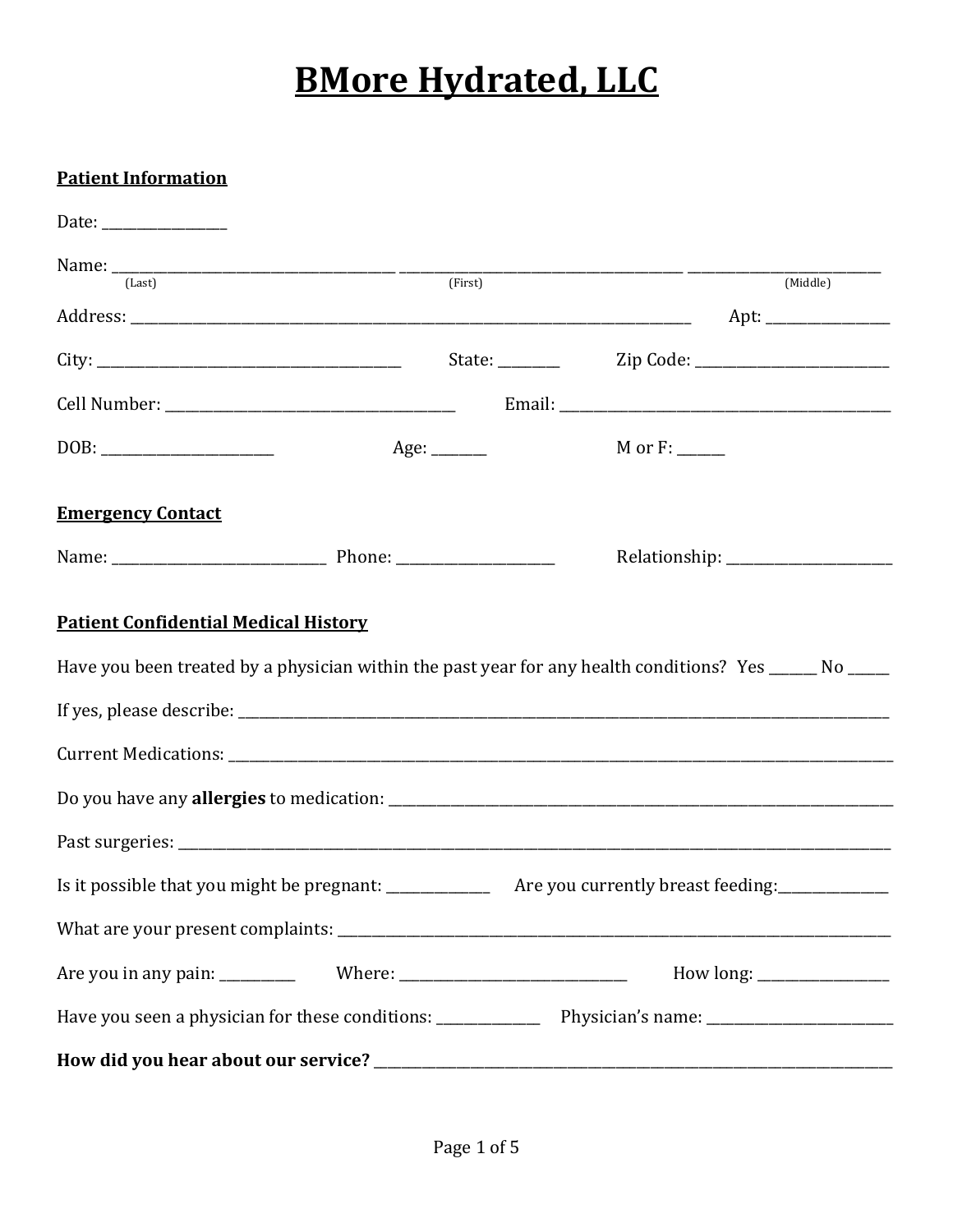$Name: \underline{\hspace{1cm}} \underline{\hspace{1cm}}$  (Last)  $\hspace{2cm}} \underline{\hspace{1cm}}$  (First)  $\hspace{2cm}}$  (First)  $\hspace{2cm}}$  (Middle)

#### **Patient Confidential Medical History**

**If no medical problems, please initial here:**  $\begin{bmatrix} 1 \end{bmatrix}$ 

#### **Heart and Circulatory System**

- \_\_\_ High Blood Pressure
- \_\_\_ High Cholesterol
- \_\_\_\_ Heart Disease
- \_\_\_\_ Chest Pain
- \_\_\_\_ Murmur
- \_\_\_\_ Palpitations
- \_\_\_ Stroke
- \_\_\_\_Anemia
- \_\_\_ Bleeding Disorder
- \_\_\_ Swelling/edema

#### **Genitourinary System**

- \_\_\_ Urinary Retention
- \_\_\_ Kidney Disease
- \_\_\_ Bladder Disease
- \_\_\_ Prostate Disease/BPH
- \_\_\_\_ Menstrual Problems

#### **Respiratory System**

- \_\_\_\_ Asthma
- \_\_\_ Bronchitis
- \_\_\_\_ Pneumonia
- \_\_\_ Sinus Disease
- $\_\_$  COPD
- \_\_\_\_ Emphysema
- \_\_\_\_ Tuberculosis
- Shortness of breath

#### **Digestive System**

- $\rule{1em}{0.15mm}$  Ulcer
- \_\_\_ Acid Reflux
- \_\_\_\_ Nausea
- \_\_\_\_ Vomiting
- \_\_\_\_ Constipation
- \_\_\_ Gall Bladder Disease

#### **Neurologic System**

- \_\_\_\_ Headaches
- \_\_\_ Migraines
- \_\_\_\_ Concussion
- \_\_\_\_ Dizziness
- \_\_\_ Numbness/Tingling
- \_\_\_\_ Epilepsy/Seizures
- \_\_\_ Weakness
- \_\_\_\_ Fainting
- \_\_\_ Balance Problems
- \_\_\_ Paralysis
- \_\_\_ Depression
- \_\_\_\_ Anxiety
- \_\_\_ Psychiatric Disorder
- \_\_\_ Multiple Sclerosis
- \_\_\_\_ Leber's Hereditary Optic Neuropathy

#### **Musculoskeletal System**

- \_\_\_\_ Arthritis
- \_\_\_ Joint Problems
- \_\_\_ Bone Problems
- \_\_\_\_ Muscular Dystrophy

#### **Other Illness**

- $\_$ HIV/AIDS
- \_\_\_\_ Hepatitis
- \_\_\_\_ Diabetes
- \_\_\_\_ Cancer
- \_\_\_ Thyroid Disease

\_\_\_\_ \_\_\_\_\_\_\_\_\_\_\_\_\_\_\_\_\_\_\_\_\_ (fill in other)

\_\_\_\_ \_\_\_\_\_\_\_\_\_\_\_\_\_\_\_\_\_\_\_\_\_ (fill in other)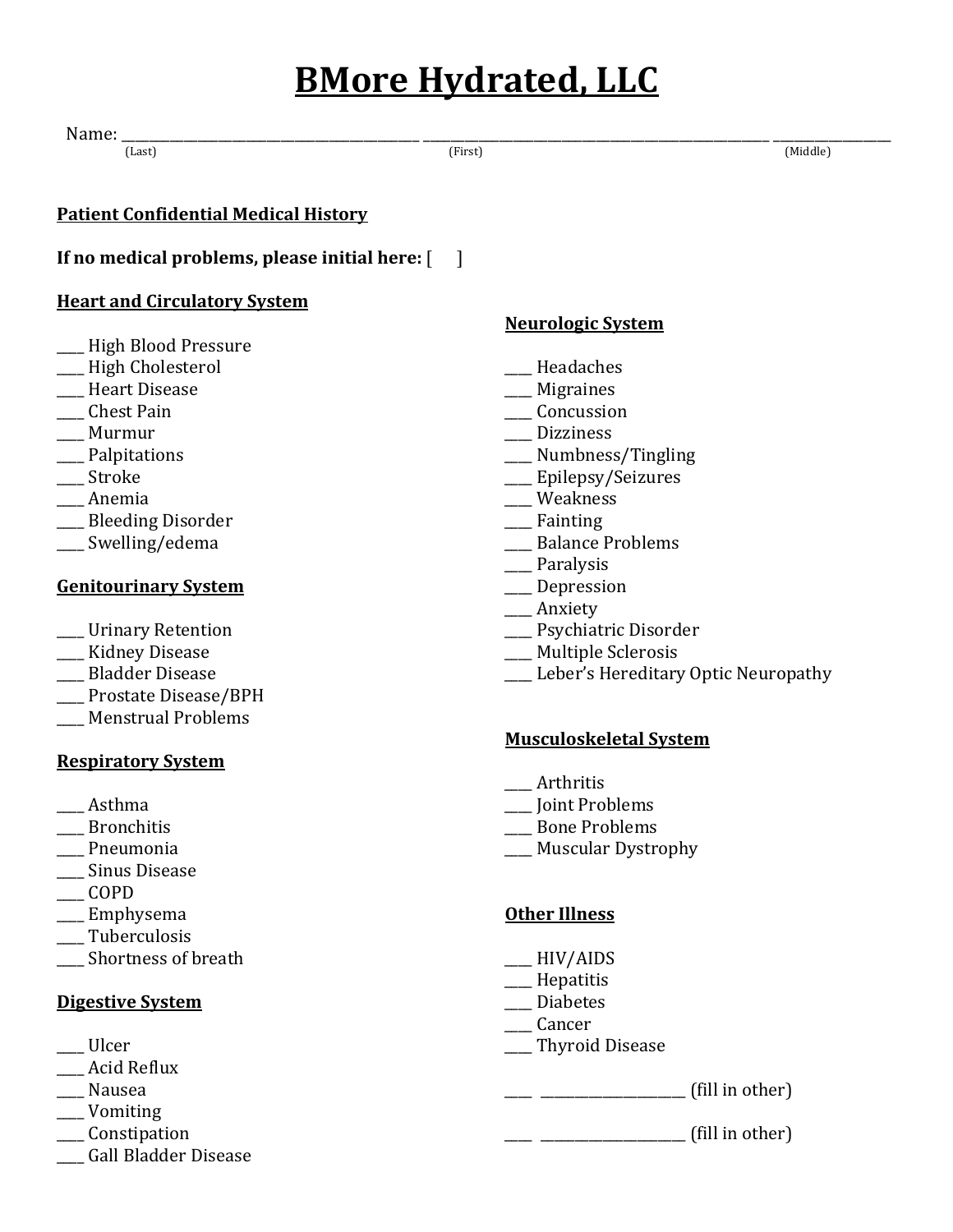#### **HIPAA Acknowledgement and Consent Form**

I understand that under the Health Insurance Portability and Accountability Act of 1996 (HIPAA), I have certain rights to privacy regarding my protected health information. I understand that this information can and will be used to:

- Conduct, plan, and direct my treatment and follow-up care among the multiple healthcare providers who may be involved in that treatment directly or indirectly.
- Obtain payment from designated third party payers
- Conduct normal health care operations such as quality assessments or evaluations and physician certifications

I have been informed by you of your Notice of Privacy Practices containing a more complete description of the uses and disclosures of my health information (available in print form upon request). I have reviewed and studied the notice of privacy practices prior to signing this consent. I understand that this organization has the right to change its notice of privacy practices from time to time, and that I may contact this organization at anytime at the address above to obtain a current copy of the notices of privacy practices. For questions and concerns, please contact our policy and compliance officer at (410)-864-2169.

I understand that I may request in writing that this organization restrict how my private information is used or disclosed to carry out treatment, payment, or healthcare operations. I also understand the organization is not required to agree to my request restrictions, but if the organization does agree, then it is abound to abide by such restrictions.

\_\_\_\_\_\_\_\_\_\_\_\_\_\_\_\_\_\_\_\_\_\_\_\_\_\_\_\_\_\_\_\_\_\_\_\_\_\_\_\_\_\_\_\_\_\_\_\_\_\_\_\_\_\_\_\_\_\_\_ \_\_\_\_\_\_\_\_\_\_\_\_\_\_\_\_\_\_\_\_\_\_\_\_\_\_\_\_\_\_\_\_\_\_

\_\_\_\_\_\_\_\_\_\_\_\_\_\_\_\_\_\_\_\_\_\_\_\_\_\_\_\_\_\_\_\_\_\_\_\_\_\_\_\_\_\_\_\_\_\_\_\_\_\_\_\_\_\_\_\_\_\_\_ \_\_\_\_\_\_\_\_\_\_\_\_\_\_\_\_\_\_\_\_\_\_\_\_\_\_\_\_\_\_\_\_\_\_

Patient's Name (print) and the contract of Date of Birth

Signed (Patient or Legal Representative for Patient) Date

\_\_\_\_\_\_\_\_\_\_\_\_\_\_\_\_\_\_\_\_\_\_\_\_\_\_\_\_\_\_\_\_\_\_\_\_\_\_\_\_\_\_\_\_\_\_\_\_\_\_\_\_\_\_\_\_\_\_\_

Legal Representative's Relationship to Patient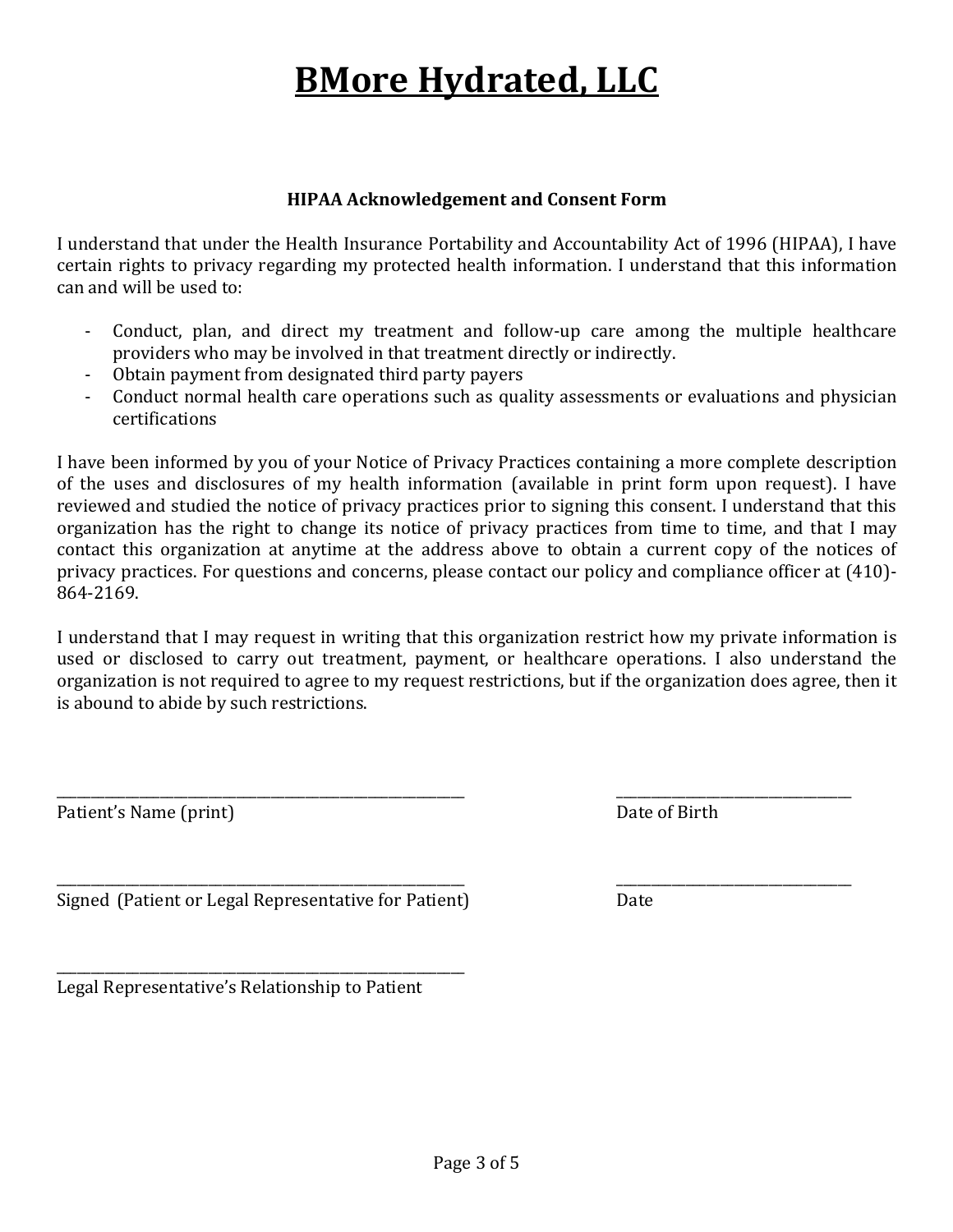### **Contract for Services**

I consent to BMore Hydrated, LLC providing to the patient named below (the "patient") such professional medical treatment and such goods and services as they may determine to be necessary or appropriate.

I have been provided access to the Notice of Privacy Practices of BMore Hydrated, LLC and understand that the patient's medical records may be used and disclosed for the purposes described in the Notice, including for payment and treatment activities.

I acknowledge that there are alternative methods of rehydration, including oral fluid rehydration and oral multivitamin therapy.

I affirm that at time of treatment by BMore Hydrated, LLC and staff, I am not under the influence of any recreational drugs or alcohol. Furthermore, I take responsibility for any consequences that result from misleading BMore Hydrated, LLC and staff, regarding my drug and alcohol use.

I understand that no medical procedure is without risk, and that the risks of intravenous injection includes, but is not limited to, infection, bleeding, allergic reaction, pain, redness, and death. By signing below, I acknowledge that I have been informed about its risks and consequences and accept responsibility for the clinical decisions that were made, along with the financial cost of treatment.

I acknowledge that BMore Hydrated, LLC does not participate in any health insurance plan, but may elect to participate in HSA in the future. If using HSA as your form of payment, please note that if your insurance company declines to cover our services rendered, an invoice will be issued and the credit card on file will be charged

I understand that I am ultimately responsible for the cost of all treatment, goods, and services provided to the patient, and if payment form used is declined, an invoice will be issued and the credit card on file will be charged.

\_\_\_\_\_\_\_\_\_\_\_\_\_\_\_\_\_\_\_\_\_\_\_\_\_\_\_\_\_\_\_\_\_\_\_\_\_\_\_\_\_\_\_\_\_\_\_\_\_\_\_\_\_\_\_\_\_\_\_ \_\_\_\_\_\_\_\_\_\_\_\_\_\_\_\_\_\_\_\_\_\_\_\_\_\_\_\_\_\_\_\_\_\_

Patient's Name (print) Date of Birth

\_\_\_\_\_\_\_\_\_\_\_\_\_\_\_\_\_\_\_\_\_\_\_\_\_\_\_\_\_\_\_\_\_\_\_\_\_\_\_\_\_\_\_\_\_\_\_\_\_\_\_\_\_\_\_\_\_\_\_ \_\_\_\_\_\_\_\_\_\_\_\_\_\_\_\_\_\_\_\_\_\_\_\_\_\_\_\_\_\_\_\_\_\_ Signed (Patient or Legal Representative for Patient) Date

\_\_\_\_\_\_\_\_\_\_\_\_\_\_\_\_\_\_\_\_\_\_\_\_\_\_\_\_\_\_\_\_\_\_\_\_\_\_\_\_\_\_\_\_\_\_\_\_\_\_\_\_\_\_\_\_\_\_\_

Legal Representative's Relationship to Patient